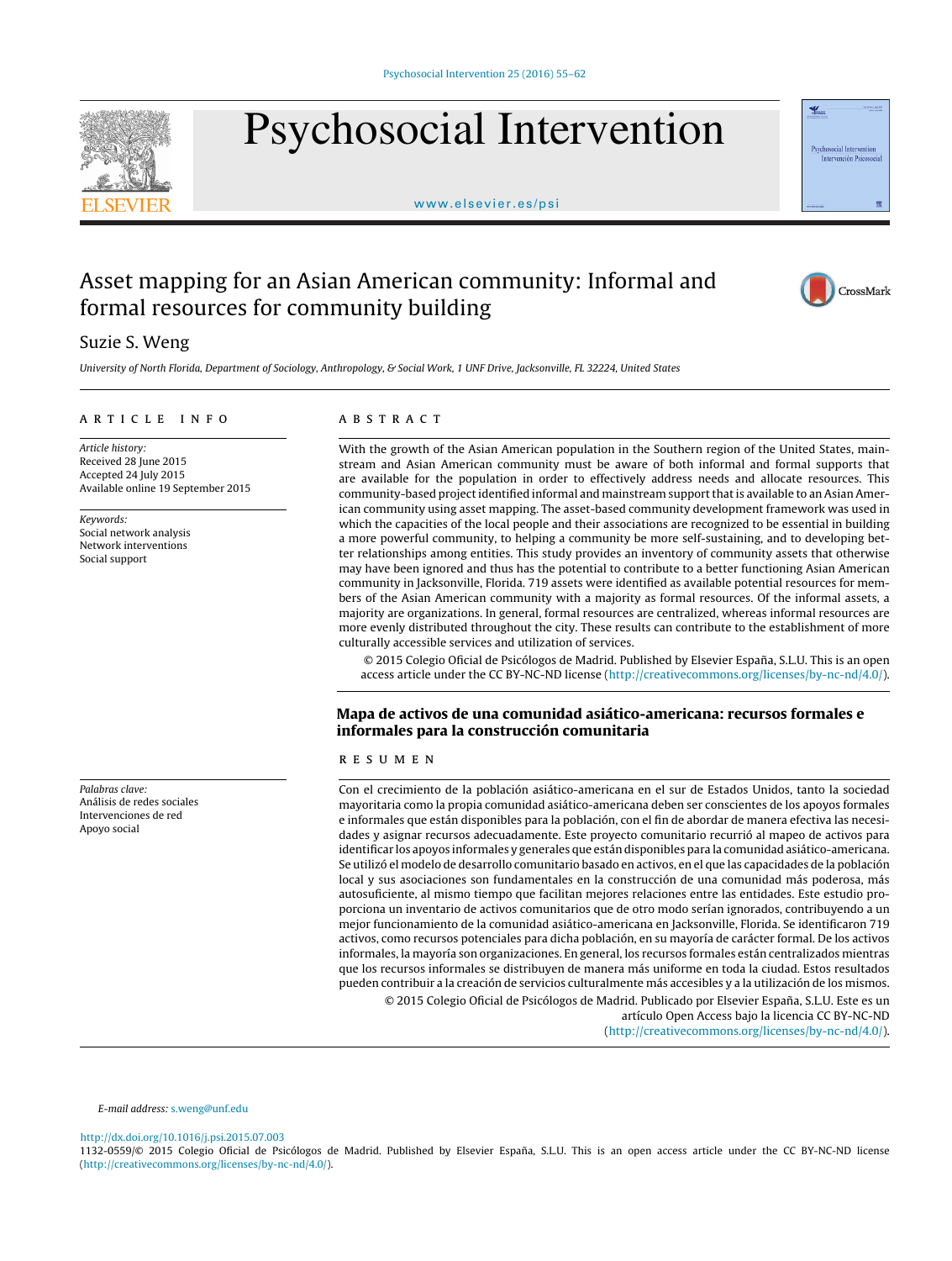Informal support networks within Asian American communities are being developed in localities like Jacksonville, Florida, in the Southern region of the United States because the population is on the rise and ethnic communities have been shown to develop their own network for meeting the needs of its members. When Asian Americans settled in the traditional gateway cities like New York and San Francisco, previous settlers who had come before had incrementally built a network of support that newcomers could readily access. But for localities in the South where the Asian American population has historically been low,the need for the resources to develop the support network may not have been identified. Such a network is important for many Asian Americans because Asians traditionally grow up in extended families and are born into natural support systems where they can turn for help in times of need. In today's migratory climate where individuals move from one country to another or relocate within a particular country, the natural familial support system can no longer be counted on. Therefore, to meet their needs wherever they settle, they must establish or join a network of support.

Asset mapping is a resourceful way to locate the network of support that has valuable community resources and can contribute to the overall development of a community [\(Dorfman,](#page-6-0) [1998\).](#page-6-0) [Griffin](#page-6-0) [and](#page-6-0) [Farris](#page-6-0) [\(2010\)](#page-6-0) define assets as individuals who offer skills, citizen associations that link individuals together to achieve common goals, and institutions such as hospitals, businesses, local government, and social service agencies. Essentially, a list of assets that are available to a target population are compiled. The resources are then laid out by location on a map of the community using mapping software such as Geographic Information System (GIS). An asset map emphasizes the relational aspects of resources available in the community.

This study uses the asset-based community development (ABCD) framework to identify formal and informal social service resources available to the Asian American community in Jacksonville, Florida [\(Kretzmann](#page-6-0) [&](#page-6-0) [McKnight,](#page-6-0) [1993\).](#page-6-0) Formal services are provided by the mainstream and available to all individuals. Research suggests that, in their attempt to resolve problems, Asian Americans tend to first turn to their family for help, then to the rest of their informal support network ([Uba,](#page-7-0) [1993\).](#page-7-0) Therefore, informal resources must also be examined. According to [Mathie](#page-6-0) [and](#page-6-0) [Cunningham](#page-6-0) [\(2005\),](#page-6-0) "ABCD stresses the key role played by mainstream and informal associations, networks and extended families atthe community level, and by the social relationships that connect local initiatives to external windows of opportunity" (p. 181). The identification of assets helps communities to discover an inventory of community resources that may be unrealized or unknown. Given the inattention to the relationship aspects of community building among Asian Americans, the study of asset mapping is important because it offers a fuller explanation of help-seeking behavior. Through making these assets known to the community, they become more accessible and have the potential to contribute to a better functioning community. The framework assumes a strengths perspective in acknowledging that the assets can contribute to community building and solving community problems.

#### **Background**

#### Changing demographics

Asian Americans account for approximately 4.9% of the total United States population, or 15.6 million individuals ([U.S.](#page-7-0) [Census](#page-7-0) [Bureau,](#page-7-0) [2013\).](#page-7-0) With an increase of about 43% from 2000 to 2010, Asian Americans were the fastest growing racial group in the country. The group is projected to reach 40.6 million individuals by the year 2050, equaling a 262% increase. In the Southern United States

where 22.3% of Asian Americans reside in 2013, there was a 76% increase from 1990 to 2000, and another 72% increase between 2000 and 2010. The 2010 census indicated that 454,821 Asian Americans were living in Florida, a 72% increase from 2000. Out of Florida's Asian American population, 35,222 individuals, or 7.7%, are living in Jacksonville. Jacksonville's Asian American population experienced a 324% increase from 1980 to 1990, 105% increase from 1990 to 2000, and a 47% increase from 2000 to 2010. The growth of the Asian American population will likely result in a greater demand for resources.

The 2010 census also noted 61.6% of Asian Americans are foreign born, with 62.7% of those having arrived in the last two decades. The potential stressors for immigrants have been well documented (e.g. [Behnia,](#page-6-0) [2007\).](#page-6-0) Newcomers to the United States tend to experience stressors from the cultural transition process such as language, adaptation, social support, and finance challenges as well as other conflicts between their cultural heritage and new culture ([Min,](#page-6-0) [Moon,](#page-6-0) [&](#page-6-0) [Lubben,](#page-6-0) [2005\).](#page-6-0) Refugees, for example, tend to suffer from lack of adequate support systems in the country of resettlement [\(Behnia,](#page-6-0) [2007\).](#page-6-0) While formal services are used by many refugees, the resources often cease within a short period of the refugees' arrival in the United States [\(Patrick,](#page-7-0) [2004\).](#page-7-0)

#### Service underutilization

Aggregated data show Asian Americans to outperform other racial and ethnic groups in education, income, and general wellbeing, which has contributed to the model minority myth that all Asian Americans do not need social services; however, stratified data of its subgroups demonstrate that some groups are in desperate need of services. Both clinical and community sample studies have uniformly reported high prevalence rates of post-traumatic stress disorder (PTSD), depression, and anxiety among Southeast Asian American refugees (e.g. [Barreto](#page-6-0) [&](#page-6-0) [Segal,](#page-6-0) [2005\).](#page-6-0) According to the [Asian](#page-6-0) [Pacific](#page-6-0) [American](#page-6-0) [Legal](#page-6-0) [Center](#page-6-0) [\(2005\),](#page-6-0) 53% of Hmong, 40% of Cambodian, 32% of Laotian, and nearly one fifth of Samoans, Pakistanis, Vietnamese, Tongans, and Thai Americans in California lived below the poverty line. [Tanjasiri,](#page-7-0) [Wallace,](#page-7-0) [and](#page-7-0) [Shibata](#page-7-0) [\(1995\)](#page-7-0) found 13% of Asian American elders, compared to 1% of European American elders have had no formal education. [Ayyub](#page-6-0) (2000) found one out of four South Asian immigrant women have experienced domestic abuse. And finally, elderly Chinese American women are 10 times more likely to commit suicide than elderly European American women ([Browne](#page-6-0) [&](#page-6-0) [Broderick,](#page-6-0) [1994\).](#page-6-0) Despite the need, Asian Americans underutilize mainstream services due to various linguistic, cultural, economic, systemic, structural, governmental, and informational barriers to accessing services ([Weng,](#page-7-0) [2013\).](#page-7-0)

Yet another explanation for Asian American underutilization of mainstream services may be due to their preference for informal support that includes family members, friends, neighbors, places of worship, or the ethnic community [\(Lau,](#page-6-0) [Machizawa,](#page-6-0) [&](#page-6-0) [Doi,](#page-6-0) [2012\).](#page-6-0) Social psychology literature shows that when people are faced with a problem, they turn to their own informal networks as the main source of help, rather than to formal organizations [\(Litwak,](#page-6-0) [Messeri,](#page-6-0) [&](#page-6-0) [Silverstein,](#page-6-0) [1990\).](#page-6-0) Prior to migration, individuals are likely to be near family and grow up in a natural support system. After migration, Asian Americans who no longer can count on their natural support system due to geographical distance, may develop their own informal social support network to meet their needs.

#### Social support

Social support are often provided in an informal network that contributes to the wellbeing of its members [\(Weng,](#page-7-0) [2013\).](#page-7-0) The literature on social support is widely available across a range of disciplines that include social work, sociology, psychology,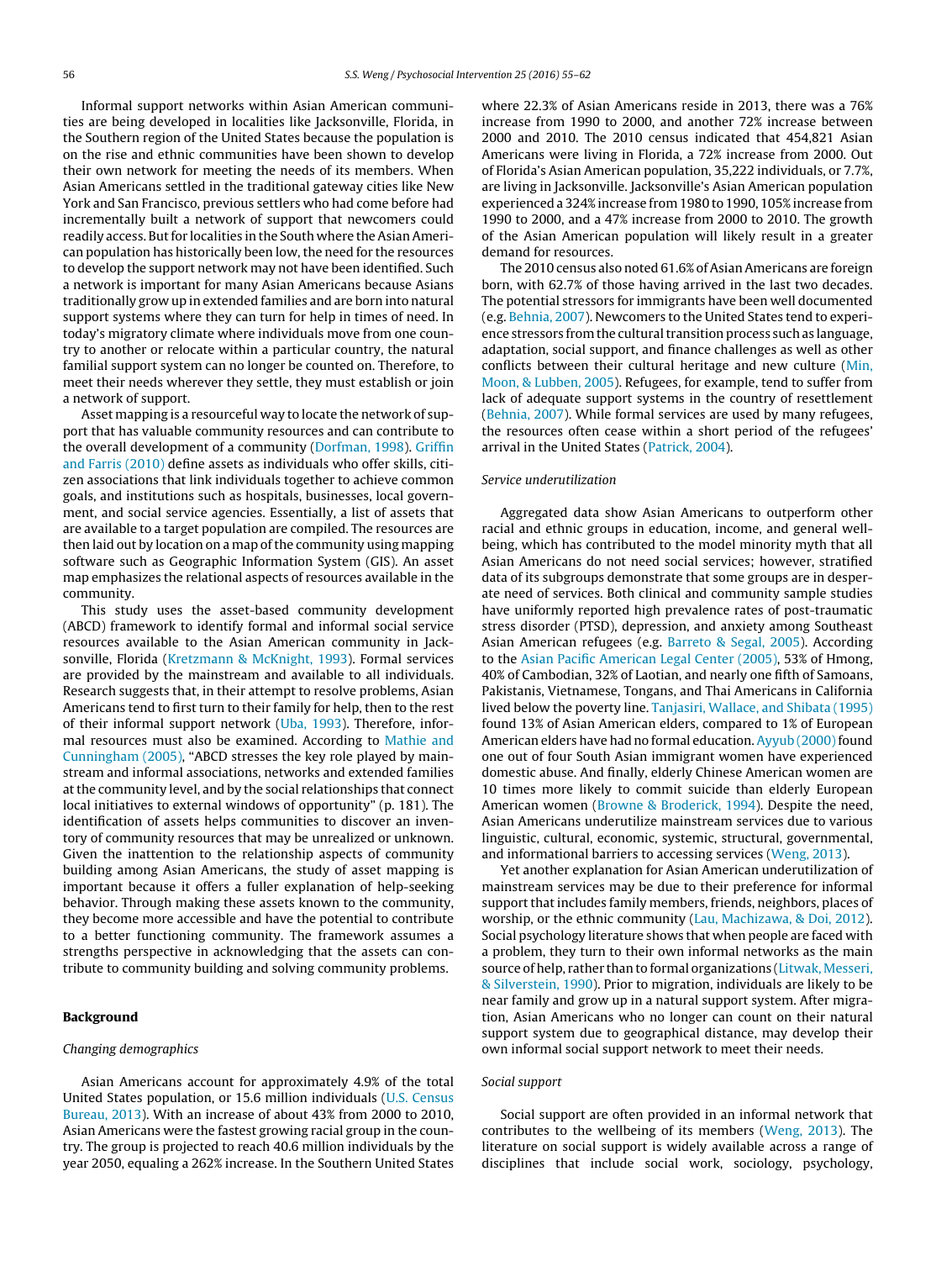psychiatry, medicine, nursing, and communications. [House](#page-6-0) [\(1981\)](#page-6-0) maintains there are four types of support within social support: (1) emotional support (expressions of empathy, love, trust, and caring); (2) instrumental support (tangible aid and services); (3) informational support (advice, suggestions, and information); and (4) appraisal support (information that is useful for selfevaluation). Research on social support shows a strong relationship with health and well-being in different cultures and contexts. Research confirms that individuals who receive high levels of social support experience better health and well-being (Fratiglioni, Wang, [Ericsson,](#page-6-0) [Maytan,](#page-6-0) [&](#page-6-0) [Winblad,](#page-6-0) [2000\);](#page-6-0) recover faster from illness ([Lang,](#page-6-0) [2001\);](#page-6-0) demonstrate healthier coping strategies during times of adversity [\(Cohen,](#page-6-0) [Gottlieb,](#page-6-0) [&](#page-6-0) [Underwood,](#page-6-0) [2000\);](#page-6-0) and better adjust to stressful events [\(Gilbar,](#page-6-0) 2005). Beiser, [Turner,](#page-6-0) [and](#page-6-0) [Ganesan](#page-6-0) [\(1989\)](#page-6-0) reported that emotional and social support derived from persons of the same ethnicity moderated depressive symptoms among Southeast Asian refugees by enhancing a sense of identity and belongingness. Social support among ethnic minorities was also found to alleviate stress resulting from discrimination immigrants experience ([Noh](#page-6-0) [&](#page-6-0) [Kaspar,](#page-6-0) [2003\).](#page-6-0) Higher levels of social support have been associated with enhanced use of preventive services [\(Kang](#page-6-0) [&](#page-6-0) [Bloom,](#page-6-0) [1993\)](#page-6-0) and decreased morbidity and mortality ([Waxler-Morrison,](#page-7-0) [Hislop,](#page-7-0) [Mears,](#page-7-0) [&](#page-7-0) [Kan,](#page-7-0) [1991\).](#page-7-0)

Research has explored individuals in different cultural contexts and issues related to informal support networks. In the west, informal social support networks have been shown to be important resources for surviving disasters [\(Kaniasty,](#page-6-0) [Norms,](#page-6-0) [&](#page-6-0) [Murrell,](#page-6-0) [1990\);](#page-6-0) accessing information ([Granovetter,](#page-6-0) [1973\);](#page-6-0) influencing socioeconomic status [\(Campbell,](#page-6-0) [Marsden,](#page-6-0) [&](#page-6-0) [Hurlbert,](#page-6-0) [1986\);](#page-6-0) attaining psychological and emotional well-being [\(O'Brien,](#page-6-0) [Hassinger,](#page-6-0) [&](#page-6-0) [Dershem,](#page-6-0) [1994\);](#page-6-0) maintaining health ([Haines](#page-6-0) [&](#page-6-0) [Hurlbert,](#page-6-0) [1992\);](#page-6-0) and obtaining emotional and material support ([Wellman](#page-7-0) [&](#page-7-0) [Wortley,](#page-7-0) [1990\).](#page-7-0) Previous studies of elderly Chinese people show that a larger network size such as more children and close relatives is associated with a greater amount of available support and fewer depressive symptoms ([Lam](#page-6-0) [&](#page-6-0) [Boey,](#page-6-0) [2005\).](#page-6-0) Informal social support networks have also been shown to be an important resource for individuals and households in the former Soviet Union and Eastern Europe in gaining access to scarce goods and services ([Sik,](#page-7-0) [1994\),](#page-7-0) handling symptoms of stress ([Dershem,](#page-6-0) [Patsiorkovski,](#page-6-0) [&](#page-6-0) [O'Brien,](#page-6-0) [1996\),](#page-6-0) increasing household food production and sales ([O'Brien,](#page-7-0) [Patsiorkovski,](#page-7-0) [Dershem,](#page-7-0) [&](#page-7-0) [Lylova,](#page-7-0) [1996\).](#page-7-0)

#### Social networks

A social network is the structure in which individuals, groups, and communities are connected in a network to form social support relationships. Within a social network, relational aspects of the connections among members contribute to the functioning of the network. Network research has been common over the past two decades in social sciences. Using social network analysis, scientists have been able to explain social phenomena from psychology to public health ([Borgatti,](#page-6-0) [Mehra,](#page-6-0) [Brass,](#page-6-0) [&](#page-6-0) [Labianca,](#page-6-0) [2009\).](#page-6-0)

An influential contribution in the study of social networks is [Granovetter's](#page-6-0) [\(1973\)](#page-6-0) strength of weak ties theory. [Granovetter](#page-6-0) [\(1973\)](#page-6-0) argued that a network member's close contacts consist of strong ties and as a consequence, the information they pass along is redundant. In contrast, members' acquaintances are weak ties and can be unconnected to the rest of the member's network, and therefore, can provide new information. The concept of weak ties has since developed into a general theory of social capital ([Borgatti](#page-6-0) et [al.,](#page-6-0) [2009\).](#page-6-0) Members often accrue social capital as a resource because of their position. Social capital consists of structural embeddedness and relational embeddedness ([Lin,](#page-6-0) [Prabhala,](#page-6-0) [&](#page-6-0) [Viswanathan,](#page-6-0) [2009\).](#page-6-0) Embeddedness speaks to the depth of connection in a relational structure. Structural embeddedness is

the position of a member in the network and is often measured in terms of size and frequency of an interaction. Relational embeddedness is the quality of the relationship between members in the network and is measured by roles and identities. In social sciences, different networks will have varying properties and account for variations in outcome [\(Borgatti](#page-6-0) et [al.,](#page-6-0) [2009\).](#page-6-0)

#### **Methodology**

This study used [Griffin](#page-6-0) [and](#page-6-0) [Farris's](#page-6-0) [\(2010\)](#page-6-0) definition of assets of (1) individuals who offer skills, (2) citizen associations that link individuals together to achieve common goals, and (3) institutions such as hospitals, businesses, local government, and social service agencies. Considering the underutilization of formal services, the preference for informal support, and the lack of ethnic specific services for Asian Americans in Jacksonville, this study categorizes [Griffin](#page-6-0) [and](#page-6-0) [Farris's](#page-6-0) [\(2010\)](#page-6-0) definition of assets into informal and formal assets. Informal resources are those developed by the Asian American community through its members, businesses, and organizations. These informal services are either not formally acknowledged as providing social services or can potentially be incorporated into the informal support network. Formal resources consist of mainstream government and nonprofit entities that are available to all members of society. A university institutional review board (IRB) examined the research proposal prior to data collection.

Sampling and data collection took place in three phases with individuals as phase one (informal), institutions that consist of Asian American entities as phase two (informal), and mainstream entities as phase three (formal). The population of interest for phase one consisted of leaders of the Asian American community because they may be providing or know others who may be providing support in the community. Leaders of the community were identified through websites of existing ethnic organizations. Using snowball sampling, leaders were asked about other individuals who may also be an asset.

Phase two of data collection consisted of Asian American entities. A list of entities were compiled through searches of the internet, yellow pages, Office of Economic Development, Minority Professional Network, and Jacksonville Area Chamber of Commerce as well as the research team driving around the city.

Phase three of data collection comprised mainstream institutions that are providing services to all members of society including local governments, hospitals, and human service agencies. Websites such as Guide Star which tracks nonprofit reports, United Way of Northeast Florida, and City of Jacksonville were used. General internet searches also took place to locate hospitals and nonprofit agencies. The areas of support were categorized based on the purpose of the entity gathered from Guide Star, the entity website, and the services they provide as noted with United Way. For those whose purposes were unclear, they were contacted directly.

As each entity was identified in the three phases of data collection, a questionnaire was completed to document the location and which type of social supports the entity provided. Assets were categorized as follows: (1) interpreting/translating, (2) teaching English, (3) education, (4) culture/native language, (5) employment, (6) immigration/relocation, (7) non-immigration related legal matters, (8) health and dental, (9) financial, (10) food, shelter, clothing, (11) transportation, (12) caring for someone else's child/older adult, (13) helping with addictions, (14) helping family in native country, (15) domestic violence, (16) non-spousal family problems, and (17) counseling.

Once the questionnaires were completed, data was entered into an Excel spreadsheet. Geographical tracking was performed to begin to identify physical access and trends. The resources were put on maps using GIS and then compared to where Asian Americans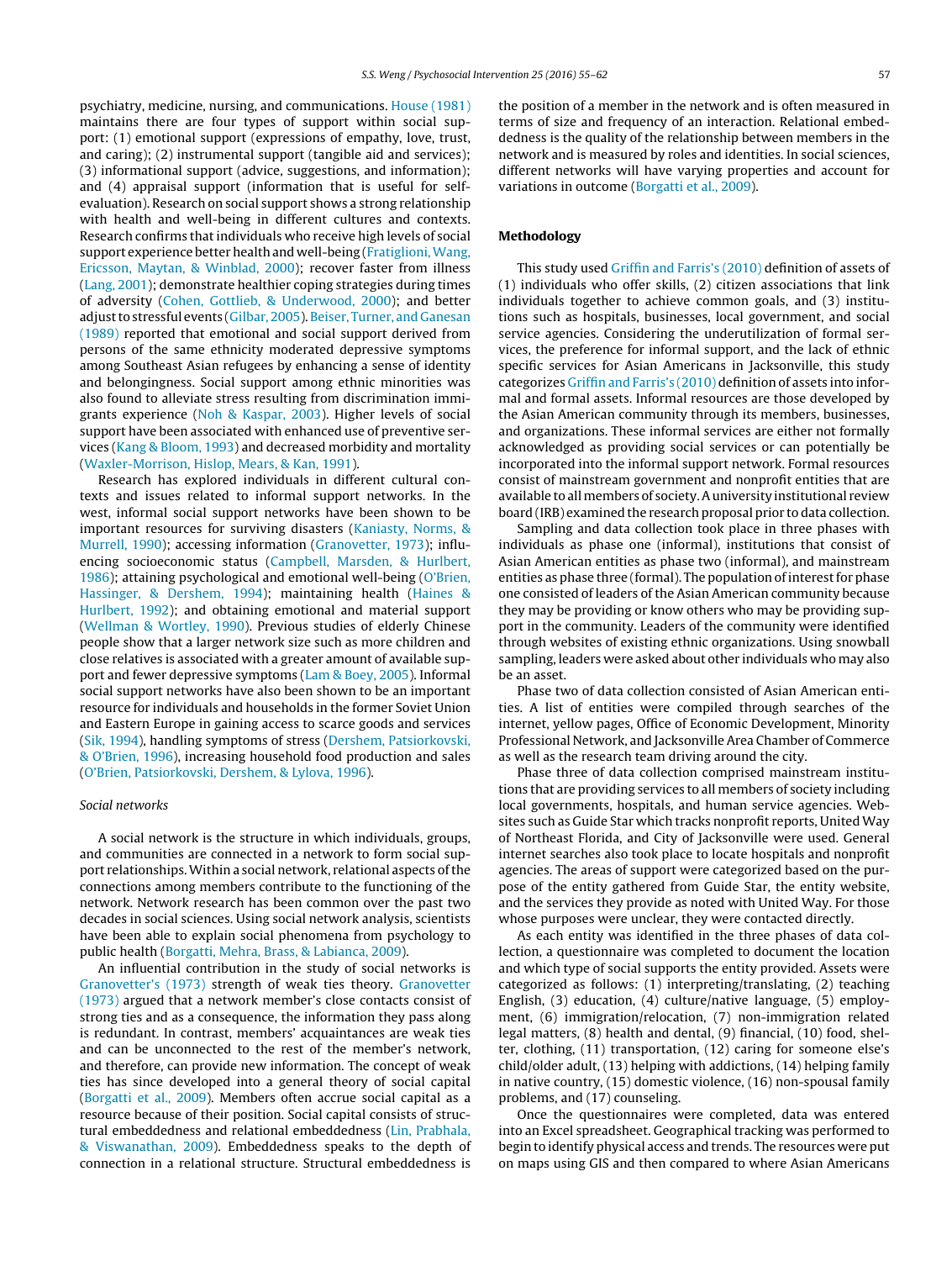

**Fig. 1.** Formal and informal assets.

reside. To complete this, the study utilized the ESRI GIS program Business Analyst (BA) to create and populate the base map of Duval county in which Jacksonville is based with residential information of Asian Americans for 2013, the latest available at the time of data analysis. The map of Duval County is composed of separate layer files including census tracts, county boundaries, major highways, and waterways. The county boundary, major highway, and waterway layer files were used to provide spatial reference. The census tract layer was used for spatial reference and population data and was obtained using the BA software which utilizes census data.

Once the base map of Duval County was created using the ESRI BA, the next step was to geocode the identified formal and informal resources. The geocoding process converts text addresses to spatial point locations that can be displayed on a map. The addresses were stored in an Excel file along with the related 17 types of social supports that the researchers were able to collect. A review of the matched geocoded addresses then took place to make sure all supports were in the proper location. The address locator used in the geocoding process was the 10.0 North America Geocode Service (ArcGIS Online).

#### **Results**

A total of 719 assets were identified as potential/available resources for members of the Asian American community. Most of the assets are mainstream services, making up 533 (74%). The remaining 186 (26%) are informal resources that are Asian American and can serve as an asset within the Asian American community in Jacksonville. Of the informal resources 37 (5% of total; 20% of informal) are individuals who have provided some type of support to other members of the Asian American community. Businesses

make up 42 (5% of total; 20% of informal) of those who can provide informal assistance. Organizations are the largest category, adding up to 107 (15% of total; 58% of informal); these included cultural, religious, and other not-for-profit entities that can be an asset. None of the organizations formally provide social services as their mission or purpose so the services provided are viewed as informal.

Fig. 1 plots formal and informal assets in Jacksonville compared to the Asian American population in 2013. What is notable is that the largest concentration of mainstream service providers is Downtown and in surrounding areas, but the largest contingent of Asian Americans reside in Jacksonville's Baymeadow area (about 15 min drive from Downtown) and areas even further away to the South and East. Only one block group within five miles of Downtown houses more than 200 Asian Americans, despite the fact that there are 43 such block groups in Jacksonville.

With Asian Americans' dependence on informal support, informal assets must be examined on their own ([Uba,](#page-7-0) [1993\).](#page-7-0) In contrast to mainstream services, Asian American informal resources that including individuals, organizations, and businesses are more evenly distributed across the entire city than mainstream services with more relative focus on the Southeast quadrant, where the residency of Asian Americans is highest. [Fig.](#page-4-0) 2 maps these informal assets compared to the residency of Asian Americans in 2013.

[Table](#page-4-0) 1 lists the types of services, the number of assets that are formal and informal, and the percentage of the total assets that were informal. Compared to formal services, there are more informal assets for translation, helping with family in native country, immigration/relocation, teaching English, culture, domestic violence, and legal. There seems to be a good balance between informal and formal assets related to transportation. Finally, at less than 20% of informal compared to formal, food/shelter/clothing,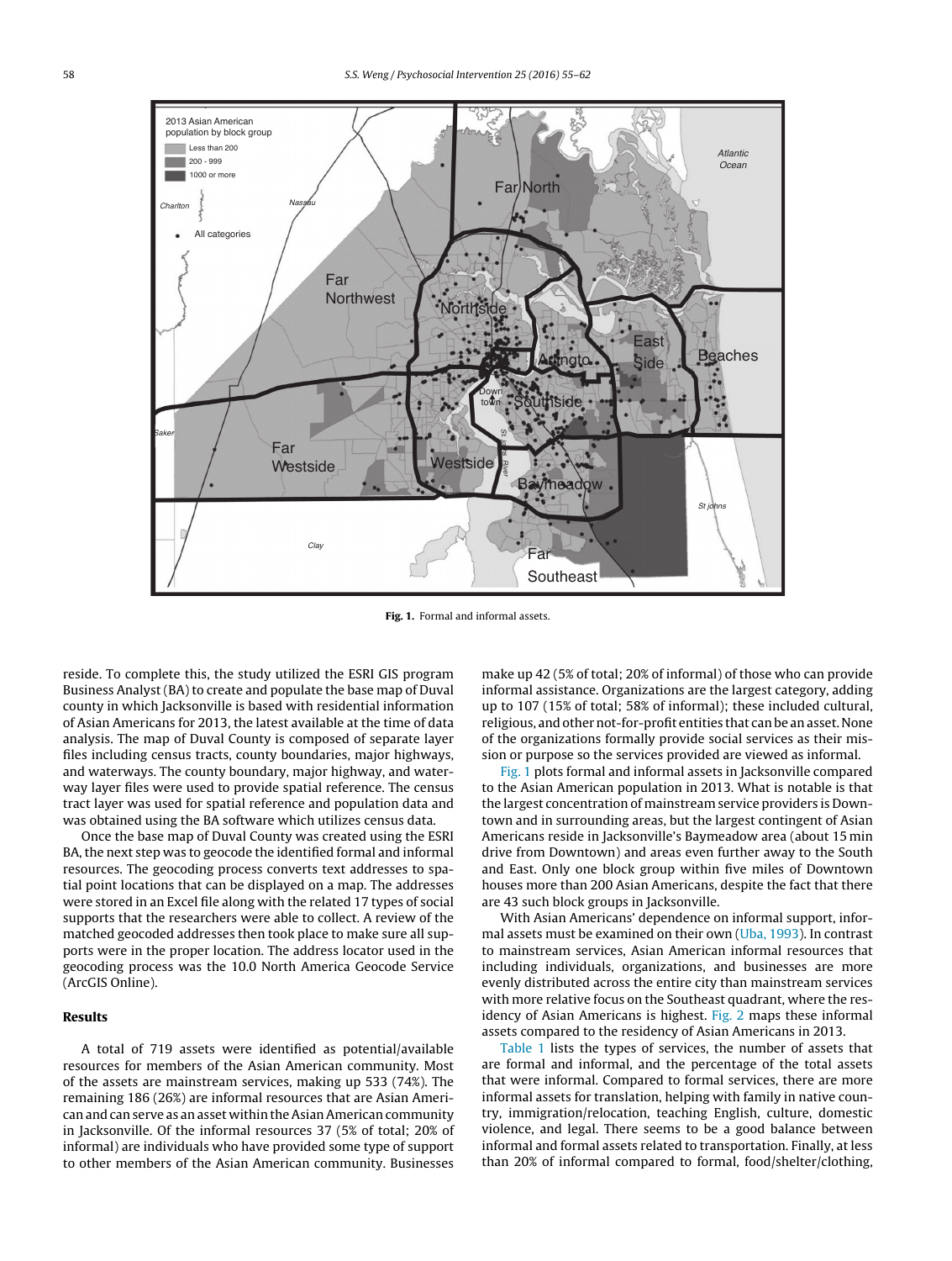<span id="page-4-0"></span>

**Fig. 2.** Informal resources.

health/dental, counseling, addiction, caregiving assets seem very limited.

Aside from the maps provided in this paper, additional maps were created for each of the service categories but the researcher is not able to include them here for space reasons. These maps show differences in the location and distribution of the assets by support category. In terms of education, employment, immigration, and legal support, informal assets seem to be located in areas where

Asian Americans live while formal assets are centered more around the downtown area and areas Asian American do not reside. Both formal and informal assets in terms of culture, health, counseling, and caregiving are evenly distributed throughout the city. Informal resources related to citizenship are high in the south side. Food resources are mainly formal located in downtown and west side. No informal assets were identified for addiction in areas where Asian Americans reside.

# **Table 1**

Types and amount of resources identified.

| Types of services                                               | Individual<br>(informal) | Organization<br>(informal) | Business (informal) | Mainstream<br>(formal) | Informal percent of<br>total |
|-----------------------------------------------------------------|--------------------------|----------------------------|---------------------|------------------------|------------------------------|
| Interpreting/translating                                        | 15                       | 14                         | 4                   |                        | 94%                          |
| Helping with family in native<br>country                        | 4                        | 9                          | 0                   | ζ                      | 81%                          |
| Immigration/relocation/applying<br>for residency or citizenship | 9                        | 12                         | 4                   | 8                      | 76%                          |
| <b>Teaching English</b>                                         |                          |                            |                     |                        | 69%                          |
| Culture/native language                                         |                          | 18                         |                     | 22                     | 56%                          |
| Domestic violence                                               |                          |                            |                     | 8                      | 53%                          |
| Legal matters                                                   |                          |                            |                     | 16                     | 52%                          |
| Transportation                                                  |                          |                            |                     | 12                     | 50%                          |
| Employment                                                      |                          | 13                         |                     | 42                     | 35%                          |
| Financial                                                       |                          |                            |                     | 33                     | 33%                          |
| Other problems with family or<br>children                       | 6                        | 6                          |                     | 31                     | 30%                          |
| Education                                                       |                          |                            |                     | 49                     | 21%                          |
| Food, shelter, clothing                                         |                          |                            |                     | 107                    | 13%                          |
| Health and dental                                               |                          | 12                         |                     | 184                    | 11%                          |
| Counseling/listening to problems                                | 11                       |                            |                     | 150                    | 11%                          |
| Helping with addictions                                         |                          |                            |                     | 44                     | 10%                          |
| Caring for someone else's<br>child/older adult                  |                          |                            |                     | 129                    | 4%                           |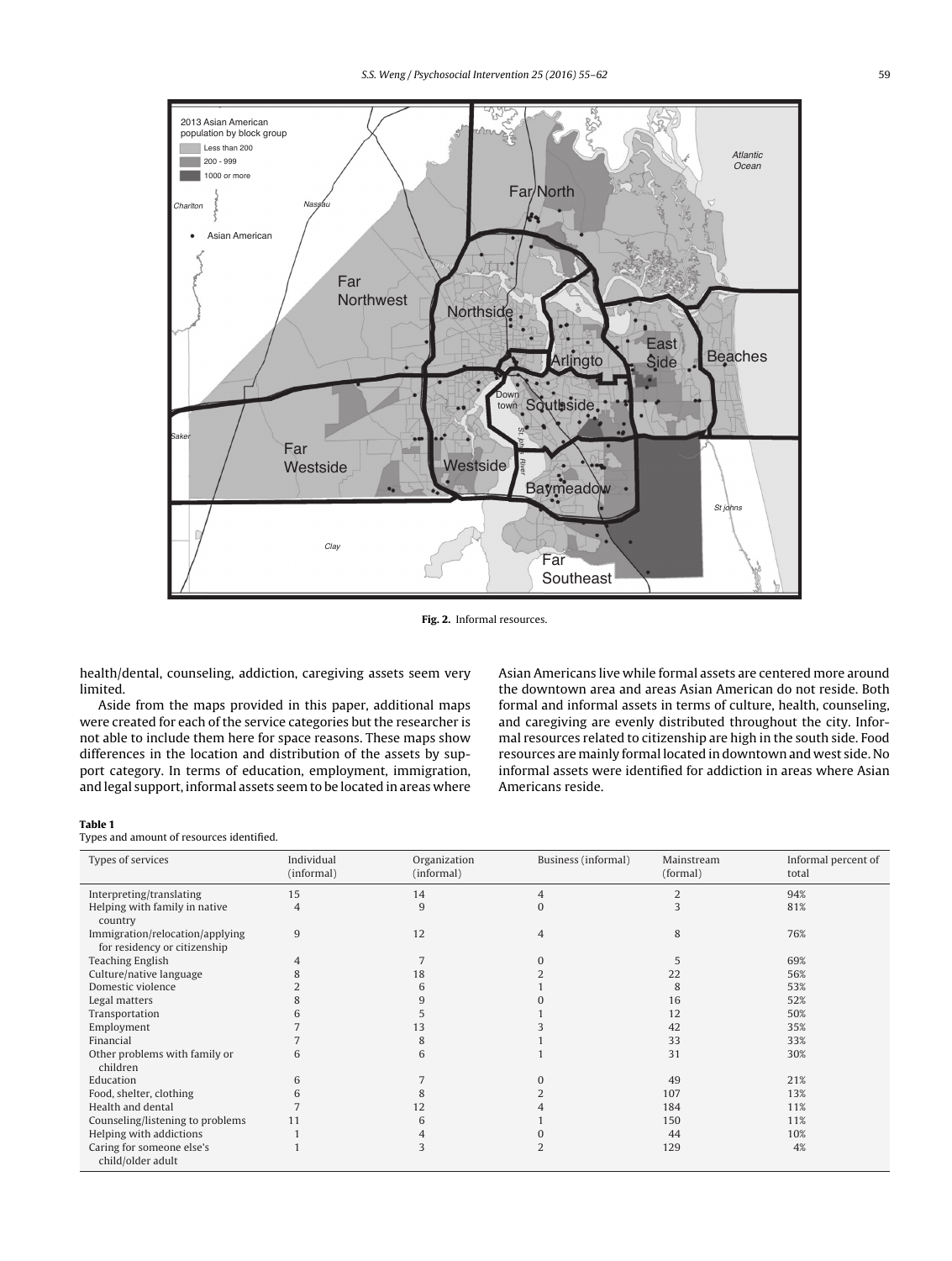### **Discussion and implications**

The ABCD framework assumes a strengths perspective in acknowledging that the assets can contribute to community building and solving community problems. The framework takes existing assets within a community and urges individuals, institutions, and organizations to work together to strengthen the assets. Not only does this framework focus on building and empowering communities, it also teaches self-reliance within the community, provides tools to teach problem solving, and creates community ties and stronger bonding. By identifying the formal and informal assets in this study, the Asian American community can be more knowledgeable about existing resources. The existing assets can contribute to growth and development of ensuring the wellbeing of the community members without duplicating existing support and resources.

This study found that a majority of the assets are formal compared to informal, which contributes to the ABCD framework in emphasizing the key role of mainstream services at the community level. This is expected considering the small percentage of the Asian American population and the relative recent history of the population in the area. The majority of the informal assets being organizations is a strength of the community and an indication of the key role that organizations play in the Asian American community. The high number of organizations is also an indication that groups of Asian Americans are coming together for a similar purpose and developing social relationships that connect local initiatives as posited by the ABCD framework.

This study uses a proximity-based approach to identify formal and informal assets located in a geographic space. Geographic proximity is a representation of the distance that separates where Asian Americans reside and where the resources are located. Proximity's relational aspect can be constructed as a potential benefit but also as a limitation. While more informal assets are located in the Southeast quadrant of the city where more Asian Americans live, in general, informal assets are more evenly distributed across the city than the formal assets. In applying the ABCD framework, if the assumption is that Asian Americans provide support where it is needed, then Asian Americans themselves and their needs are more scattered throughout the city. This distribution could mean that informal support is bounded by a specific geographic location.

This study compared the informal and formal assets for 17 different types of social services as they relate to the percentage and location of assets. Many types of services in which there were more informal assets compared to formal are expected such as translation, helping with family in native country, immigration/relocation, teaching English, and culture. What is surprising is the amount of domestic violence and legal assistance provided. Domestic violence in particular because it tends to be stigmatized in many Asian culture. The resources for domestic violence may be in response to the prevalence of abuse in the community ([Ayyub,](#page-6-0) [2000\).](#page-6-0) Legal assistance are issues other than immigration issues. This may be related to experiences of discrimination by Asian Americans due to responses of mainstream members' to a more diverse population ([Weng,](#page-7-0) [forthcoming\).](#page-7-0) The domestic violence and legal assistance may be an indication of a response to needs in the community, which contributes to the strength of the community and its ability to address needs as indicated by the ABCD framework. More formal assets compared to informal in the areas of food/shelter/clothing, health/dental, counseling, addiction, and caregiving are expected and not surprising. Seeking assistance for basic needs such as food or services such as counseling and addiction are stigmatized in many Asian cultures. Seeing medical and dental care from the mainstream tends to be acceptable and not stigmatized. Taking care of one's own family members is expected due to filial piety in which

adult children are expected return the care provided by parents in old age ([Weng,](#page-7-0) [2013\).](#page-7-0)

This study also identified informal assets related to education, employment, immigration, and legal to be more located in areas where Asian Americans live compared to formal assets. This is an indication that the lack of formal resources may have resulted in Asian Americans developed informal assets to meet their needs, which contributes to the key role played by informal entities at the community level stressed by the ABCD framework. Education as a resource developed in the Asian American community is not surprising given the focus on education for many families [\(Weng,](#page-7-0) [2013\)](#page-7-0) and being the reason why some immigrants come to the United States [\(Potocky-Tripodi,](#page-7-0) [2002\).](#page-7-0) Employment is also expected because it is one of the top reasons for migration [\(Potocky-](#page-7-0)Tripodi, [2002\)](#page-7-0) and it is a self-supporting necessity for families. Given the large proportion of Asian Americans being immigrants, immigration resources are expected to be where Asian Americans reside. An interesting finding is legal informal support that is not related to immigration being located in areas where Asian Americans reside.

The ABCD framework stresses the connection of local initiatives to the external. As such, this study provides direction for what the Asian American community and mainstream services might address in working together to try to achieve culturally appropriate services.

Some informal resources are scarce and formal assets are not easily accessible to the Asian American community based on where they are currently located. Culturally appropriate social service resources are needed in Jacksonville, especially in areas more densely populated by Asian Americans because informal supports are developed based on geography. According to [Weng](#page-7-0) [\(2013\),](#page-7-0) informal support networks may not have the expertise necessary to address all needs. Development of Asian American specific services could increase the utilization of services. The Asian American community would benefit from formal resources creating partnerships with informal resources in the community to offer more services. The existence of ethnic-specific services can increase an ethnic community's capacity to respond to the needs of the community [\(Iglehart](#page-6-0) [&](#page-6-0) [Becerra,](#page-6-0) [2010\).](#page-6-0) [Chow](#page-6-0) [\(2002\)](#page-6-0) found that many ethnic agencies provide comprehensive social and human services and fill an important gap within the service delivery system for the Asian American community. Ethnic-specific services have generally been found to be better received by Asian Americans than mainstream services [\(Sue](#page-7-0) [&](#page-7-0) [Dhindsa,](#page-7-0) [2006\).](#page-7-0) When both are available, Asian Americans choose ethnic specific over mainstream public sector services [\(Lau](#page-6-0) [&](#page-6-0) [Zane,](#page-6-0) [2000\).](#page-6-0)

Whether in practice, education, policy, or research, all efforts on the part of social service practitioners must be culturally appropriate. Social workers must be aware of cultural values, religious beliefs, and adaptation factors that impact Asian Americans. Issues of service and needs should be placed within a sociocultural context as responses are filtered through the specific value orientations and belief systems of the ethnic group being served or under study [\(Lien,](#page-6-0) [2004\).](#page-6-0) Practitioners should be aware that they can never be culturally competent but instead must create a situation of cultural safety for individuals they work with so that they feel safe to share and engage. To create this, practitioners must ask for permission to enter into the individual's life and community. Only when the service provider authentically participates in an individual's or a community's life do they give voice to the unvoiced. Practitioners must continually modify their approaches and assess each step based on the individuals, families, or communities they are working with. Service providers' success in helping their clients or population contributes to the effectiveness of their efforts as well as word of mouth in the community that service providers can actually help.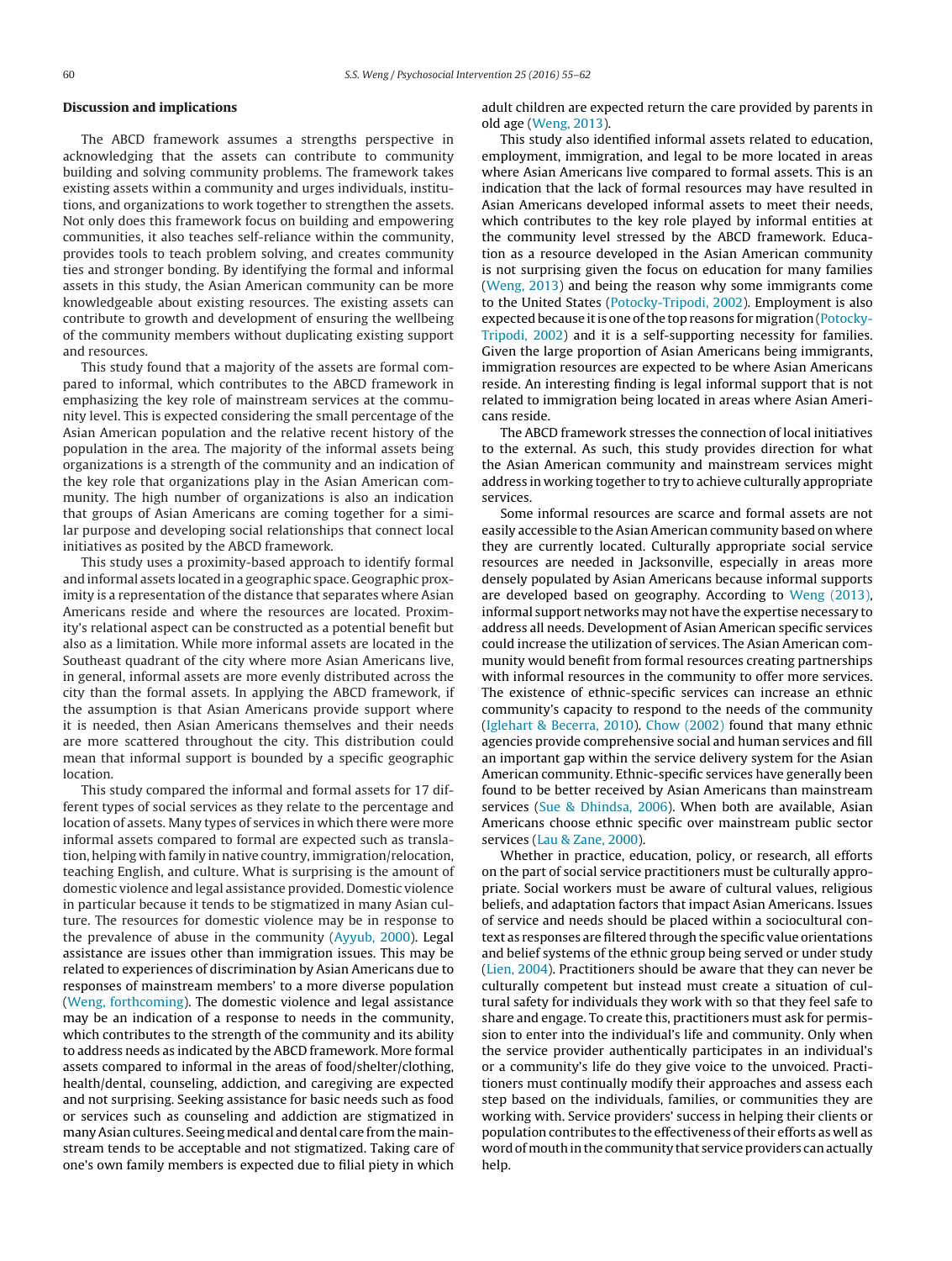<span id="page-6-0"></span>Building an understanding of community resources creates a path for future research. Because individuals, groups, organizations, and businesses are all part of the informal network within the Asian American community, network analysis can be conducted to determine the connections and frequency of the interactions. The Asian American community and its members are not isolated in the South and mustinteract with the mainstream. In addition, research indicates informal networks may not have the necessary resources to meet the needs of its members and must reply on formal support. A network analysis of the connection between informal and formal assets would provide weaknesses in the informal network and the extent of utilization of formal services. A more in-depth analysis on the relational dimension that focuses on the quality of the connections is also necessary. With much of help seeking within the informal network contributing to existing relationships and trust [\(Weng,](#page-7-0) [2013\),](#page-7-0) a longitudinal study can examine the relational aspects of trust built up over time within a community. Lastly, a network analysis to examine the connection between the geographical location and patterns of connectivity between assets would be interesting.

Because this study provides a beginning awareness of social service assets available to one Asian American community, there are some limitations to this study. The relational patterns of the informal resources captured in the maps may not be comprehensive because there is not a reliable source like United Way who has partnered with mainstream services for many years in capturing their list of services. As such, it is unknown whether the lack of informal resources is due to lack of assets or dependence on snowball sampling and the researcher's team driving around the city. Additionally, the assets captured are a moment in time and may change at any given time. While mainstream services are more reliable in the services they provide, today's funding climate may result in dropping specific services due to lack of funding or staffing. The Asian American community is predicted to continue to grow in Jacksonville. Therefore, new entities and individuals may acquire knowledge and skills to increase the available informal support in the community. To increase awareness of available informal support, a way to track the availability would be beneficial for the Asian American community.

#### **Conflict of interest**

The authors have no conflict of interest to declare.

#### **Acknowledgments**

This research was supported in part by a grant from the University of North Florida's Commission on Diversity and Inclusion. This research is also funded in part by the Okura Mental Health Scholarship for Asian and Pacific Islander Social Workers and the Asian and Pacific Islander Social Work Educators Association. The author is thankful for the funders' support as well as the assistance provided by the Northeast Florida Center of Community Initiatives and Destinie Wood.

#### **References**

- Asian Pacific American Legal Center. (2005). The diverse face of Asian and Pacific Islanders in California. Asian Pacific American Legal Center. Retrieved from [http://www.arc.org/downloads/Facing](http://www.arc.org/downloads/Facing_Race_CA.pdf) Race CA.pdf
- Ayyub, R. (2000). [Domestic](http://refhub.elsevier.com/S1132-0559(15)00030-7/sbref0015) [violence](http://refhub.elsevier.com/S1132-0559(15)00030-7/sbref0015) [in](http://refhub.elsevier.com/S1132-0559(15)00030-7/sbref0015) [the](http://refhub.elsevier.com/S1132-0559(15)00030-7/sbref0015) [South](http://refhub.elsevier.com/S1132-0559(15)00030-7/sbref0015) [Asian](http://refhub.elsevier.com/S1132-0559(15)00030-7/sbref0015) [Muslim](http://refhub.elsevier.com/S1132-0559(15)00030-7/sbref0015) [immigrant](http://refhub.elsevier.com/S1132-0559(15)00030-7/sbref0015) [popula](http://refhub.elsevier.com/S1132-0559(15)00030-7/sbref0015)[tion](http://refhub.elsevier.com/S1132-0559(15)00030-7/sbref0015) [in](http://refhub.elsevier.com/S1132-0559(15)00030-7/sbref0015) [the](http://refhub.elsevier.com/S1132-0559(15)00030-7/sbref0015) [United](http://refhub.elsevier.com/S1132-0559(15)00030-7/sbref0015) [States.](http://refhub.elsevier.com/S1132-0559(15)00030-7/sbref0015) [Journal](http://refhub.elsevier.com/S1132-0559(15)00030-7/sbref0015) [of](http://refhub.elsevier.com/S1132-0559(15)00030-7/sbref0015) [Social](http://refhub.elsevier.com/S1132-0559(15)00030-7/sbref0015) [Distress](http://refhub.elsevier.com/S1132-0559(15)00030-7/sbref0015) [and](http://refhub.elsevier.com/S1132-0559(15)00030-7/sbref0015) [the](http://refhub.elsevier.com/S1132-0559(15)00030-7/sbref0015) [Homeless](http://refhub.elsevier.com/S1132-0559(15)00030-7/sbref0015)[,](http://refhub.elsevier.com/S1132-0559(15)00030-7/sbref0015) [9](http://refhub.elsevier.com/S1132-0559(15)00030-7/sbref0015)[,](http://refhub.elsevier.com/S1132-0559(15)00030-7/sbref0015) [237](http://refhub.elsevier.com/S1132-0559(15)00030-7/sbref0015)–[248.](http://refhub.elsevier.com/S1132-0559(15)00030-7/sbref0015) Barreto, R. M., & Segal, S. P.(2005). [Use](http://refhub.elsevier.com/S1132-0559(15)00030-7/sbref0020) [of](http://refhub.elsevier.com/S1132-0559(15)00030-7/sbref0020) [mental](http://refhub.elsevier.com/S1132-0559(15)00030-7/sbref0020) [health](http://refhub.elsevier.com/S1132-0559(15)00030-7/sbref0020) [services](http://refhub.elsevier.com/S1132-0559(15)00030-7/sbref0020) [by](http://refhub.elsevier.com/S1132-0559(15)00030-7/sbref0020) [Asian](http://refhub.elsevier.com/S1132-0559(15)00030-7/sbref0020) [Americans.](http://refhub.elsevier.com/S1132-0559(15)00030-7/sbref0020)
- [Psychiatric](http://refhub.elsevier.com/S1132-0559(15)00030-7/sbref0020) [Services](http://refhub.elsevier.com/S1132-0559(15)00030-7/sbref0020)[,](http://refhub.elsevier.com/S1132-0559(15)00030-7/sbref0020) [56](http://refhub.elsevier.com/S1132-0559(15)00030-7/sbref0020)[,](http://refhub.elsevier.com/S1132-0559(15)00030-7/sbref0020) [746](http://refhub.elsevier.com/S1132-0559(15)00030-7/sbref0020)–[748.](http://refhub.elsevier.com/S1132-0559(15)00030-7/sbref0020) Behnia, B. (2007). An exploratory study of befriending programs with refugees: The perspective of volunteer organizations. Journal of Immigrant & Refugee Studies,
	- 5, 1–19. [http://dx.doi.org/10.1300/J500v05n03](dx.doi.org/10.1300/J500v05n03_01) 01
- Beiser, M., Turner, R. J., & Ganesan, S.(1989). Catastrophic stress and factors affecting its consequences among Southeast Asian refugees. Social Science & Medicine, 28, 183–195. [http://dx.doi.org/10.1016/0277-9536\(89\)90261-X](dx.doi.org/10.1016/0277-9536(89)90261-X)
- Borgatti, S. P., Mehra, A., Brass, D. J., & Labianca, G. (2009). Network analysis in the social sciences. Science, 323, 892–895. [http://dx.doi.org/10.1126/](dx.doi.org/10.1126/science.1165821) [science.1165821](dx.doi.org/10.1126/science.1165821)
- Browne, C., & Broderick, A. (1994). [Asian](http://refhub.elsevier.com/S1132-0559(15)00030-7/sbref0040) [and](http://refhub.elsevier.com/S1132-0559(15)00030-7/sbref0040) [Pacific](http://refhub.elsevier.com/S1132-0559(15)00030-7/sbref0040) [Island](http://refhub.elsevier.com/S1132-0559(15)00030-7/sbref0040) [elders:](http://refhub.elsevier.com/S1132-0559(15)00030-7/sbref0040) [Issues](http://refhub.elsevier.com/S1132-0559(15)00030-7/sbref0040) [for](http://refhub.elsevier.com/S1132-0559(15)00030-7/sbref0040) [social](http://refhub.elsevier.com/S1132-0559(15)00030-7/sbref0040) [work](http://refhub.elsevier.com/S1132-0559(15)00030-7/sbref0040) [practice](http://refhub.elsevier.com/S1132-0559(15)00030-7/sbref0040) [and](http://refhub.elsevier.com/S1132-0559(15)00030-7/sbref0040) [education.](http://refhub.elsevier.com/S1132-0559(15)00030-7/sbref0040) [Social](http://refhub.elsevier.com/S1132-0559(15)00030-7/sbref0040) [Work](http://refhub.elsevier.com/S1132-0559(15)00030-7/sbref0040)[,](http://refhub.elsevier.com/S1132-0559(15)00030-7/sbref0040) [39](http://refhub.elsevier.com/S1132-0559(15)00030-7/sbref0040)[,](http://refhub.elsevier.com/S1132-0559(15)00030-7/sbref0040) [252–259.](http://refhub.elsevier.com/S1132-0559(15)00030-7/sbref0040)
- Campbell, K. E., Marsden, P. V., & Hurlbert, J. S. (1986). Social resources and socioeconomic status. Social Networks, 8, 97-117. [http://dx.doi.org/10.1016/](dx.doi.org/10.1016/S0378-8733(86)80017-X) [S0378-8733\(86\)80017-X](dx.doi.org/10.1016/S0378-8733(86)80017-X)
- Chow, J. (2002). [Asian](http://refhub.elsevier.com/S1132-0559(15)00030-7/sbref0050) [American](http://refhub.elsevier.com/S1132-0559(15)00030-7/sbref0050) [and](http://refhub.elsevier.com/S1132-0559(15)00030-7/sbref0050) [Pacific](http://refhub.elsevier.com/S1132-0559(15)00030-7/sbref0050) [Islander](http://refhub.elsevier.com/S1132-0559(15)00030-7/sbref0050) [mental](http://refhub.elsevier.com/S1132-0559(15)00030-7/sbref0050) [health](http://refhub.elsevier.com/S1132-0559(15)00030-7/sbref0050) [and](http://refhub.elsevier.com/S1132-0559(15)00030-7/sbref0050) [substance](http://refhub.elsevier.com/S1132-0559(15)00030-7/sbref0050) [abuse](http://refhub.elsevier.com/S1132-0559(15)00030-7/sbref0050) [agencies:](http://refhub.elsevier.com/S1132-0559(15)00030-7/sbref0050) [Organizational](http://refhub.elsevier.com/S1132-0559(15)00030-7/sbref0050) [characteristics](http://refhub.elsevier.com/S1132-0559(15)00030-7/sbref0050) [and](http://refhub.elsevier.com/S1132-0559(15)00030-7/sbref0050) [service](http://refhub.elsevier.com/S1132-0559(15)00030-7/sbref0050) [gaps.](http://refhub.elsevier.com/S1132-0559(15)00030-7/sbref0050) [Administra](http://refhub.elsevier.com/S1132-0559(15)00030-7/sbref0050)[tion](http://refhub.elsevier.com/S1132-0559(15)00030-7/sbref0050) [and](http://refhub.elsevier.com/S1132-0559(15)00030-7/sbref0050) [Policy](http://refhub.elsevier.com/S1132-0559(15)00030-7/sbref0050) [in](http://refhub.elsevier.com/S1132-0559(15)00030-7/sbref0050) [Mental](http://refhub.elsevier.com/S1132-0559(15)00030-7/sbref0050) [Health](http://refhub.elsevier.com/S1132-0559(15)00030-7/sbref0050) [and](http://refhub.elsevier.com/S1132-0559(15)00030-7/sbref0050) [Mental](http://refhub.elsevier.com/S1132-0559(15)00030-7/sbref0050) [Health](http://refhub.elsevier.com/S1132-0559(15)00030-7/sbref0050) [Services](http://refhub.elsevier.com/S1132-0559(15)00030-7/sbref0050) [Research](http://refhub.elsevier.com/S1132-0559(15)00030-7/sbref0050)[,](http://refhub.elsevier.com/S1132-0559(15)00030-7/sbref0050) [30](http://refhub.elsevier.com/S1132-0559(15)00030-7/sbref0050), [79–86.](http://refhub.elsevier.com/S1132-0559(15)00030-7/sbref0050)
- Cohen, S., Gottlieb, B. H., & Underwood, L. G. (2000). [Social](http://refhub.elsevier.com/S1132-0559(15)00030-7/sbref0055) [relationships](http://refhub.elsevier.com/S1132-0559(15)00030-7/sbref0055) [and](http://refhub.elsevier.com/S1132-0559(15)00030-7/sbref0055) [health.](http://refhub.elsevier.com/S1132-0559(15)00030-7/sbref0055) [In](http://refhub.elsevier.com/S1132-0559(15)00030-7/sbref0055) [S.](http://refhub.elsevier.com/S1132-0559(15)00030-7/sbref0055) [Cohen,](http://refhub.elsevier.com/S1132-0559(15)00030-7/sbref0055) [L.](http://refhub.elsevier.com/S1132-0559(15)00030-7/sbref0055) [G.](http://refhub.elsevier.com/S1132-0559(15)00030-7/sbref0055) [Underwood,](http://refhub.elsevier.com/S1132-0559(15)00030-7/sbref0055) [&](http://refhub.elsevier.com/S1132-0559(15)00030-7/sbref0055) [B.](http://refhub.elsevier.com/S1132-0559(15)00030-7/sbref0055) [H.](http://refhub.elsevier.com/S1132-0559(15)00030-7/sbref0055) [Gottlieb](http://refhub.elsevier.com/S1132-0559(15)00030-7/sbref0055) [\(Eds.\),](http://refhub.elsevier.com/S1132-0559(15)00030-7/sbref0055) [Social](http://refhub.elsevier.com/S1132-0559(15)00030-7/sbref0055) [support](http://refhub.elsevier.com/S1132-0559(15)00030-7/sbref0055) [measurement](http://refhub.elsevier.com/S1132-0559(15)00030-7/sbref0055) [and](http://refhub.elsevier.com/S1132-0559(15)00030-7/sbref0055) [intervention](http://refhub.elsevier.com/S1132-0559(15)00030-7/sbref0055) [\(pp.](http://refhub.elsevier.com/S1132-0559(15)00030-7/sbref0055) [3–25\).](http://refhub.elsevier.com/S1132-0559(15)00030-7/sbref0055) [New](http://refhub.elsevier.com/S1132-0559(15)00030-7/sbref0055) [York:](http://refhub.elsevier.com/S1132-0559(15)00030-7/sbref0055) [Oxford](http://refhub.elsevier.com/S1132-0559(15)00030-7/sbref0055) [University](http://refhub.elsevier.com/S1132-0559(15)00030-7/sbref0055) [Press.](http://refhub.elsevier.com/S1132-0559(15)00030-7/sbref0055)
- Dershem, L. D., Patsiorkovski, V. V., & O'Brien, D. J. (1996). The use of the CES-D for measuring symptoms of depression in three rural Russian villages. Social Indicators Research, 39, 89–108. [http://dx.doi.org/10.1007/BF00300834](dx.doi.org/10.1007/BF00300834)
- Dorfman, D. (1998). [Mapping](http://refhub.elsevier.com/S1132-0559(15)00030-7/sbref0065) [community](http://refhub.elsevier.com/S1132-0559(15)00030-7/sbref0065) [assets](http://refhub.elsevier.com/S1132-0559(15)00030-7/sbref0065) [workbook.](http://refhub.elsevier.com/S1132-0559(15)00030-7/sbref0065) [Strengthening](http://refhub.elsevier.com/S1132-0559(15)00030-7/sbref0065) [community](http://refhub.elsevier.com/S1132-0559(15)00030-7/sbref0065) [education:](http://refhub.elsevier.com/S1132-0559(15)00030-7/sbref0065) [The](http://refhub.elsevier.com/S1132-0559(15)00030-7/sbref0065) [basis](http://refhub.elsevier.com/S1132-0559(15)00030-7/sbref0065) [for](http://refhub.elsevier.com/S1132-0559(15)00030-7/sbref0065) [sustainable](http://refhub.elsevier.com/S1132-0559(15)00030-7/sbref0065) [renewal](http://refhub.elsevier.com/S1132-0559(15)00030-7/sbref0065)[.](http://refhub.elsevier.com/S1132-0559(15)00030-7/sbref0065) [Portland,](http://refhub.elsevier.com/S1132-0559(15)00030-7/sbref0065) [OR:](http://refhub.elsevier.com/S1132-0559(15)00030-7/sbref0065) [Northwest](http://refhub.elsevier.com/S1132-0559(15)00030-7/sbref0065) [Regional](http://refhub.elsevier.com/S1132-0559(15)00030-7/sbref0065) [Educational](http://refhub.elsevier.com/S1132-0559(15)00030-7/sbref0065) [Laboratory.](http://refhub.elsevier.com/S1132-0559(15)00030-7/sbref0065)
- Fratiglioni, L., Wang, H.-X., Ericsson, K., Maytan, M., & Winblad, B. (2000). Influence of social network on occurrence of dementia: A communitybased longitudinal study. Lancet, 355, 1315–1319. [http://dx.doi.org/10.1016/](dx.doi.org/10.1016/S0140-6736(00)02113-9) [S0140-6736\(00\)02113-9](dx.doi.org/10.1016/S0140-6736(00)02113-9)
- Gilbar, O. (2005). Breast Cancer: how do Israeli women cope? A cross-sectional sample. Families, Systems, & Health, 23, 161-171. [http://dx.doi.org/10.1037/](dx.doi.org/10.1037/1091-7527.23.2.161) [1091-7527.23.2.161](dx.doi.org/10.1037/1091-7527.23.2.161)
- Granovetter, M. S. (1973). [The](http://refhub.elsevier.com/S1132-0559(15)00030-7/sbref0080) [strength](http://refhub.elsevier.com/S1132-0559(15)00030-7/sbref0080) [of](http://refhub.elsevier.com/S1132-0559(15)00030-7/sbref0080) [weak](http://refhub.elsevier.com/S1132-0559(15)00030-7/sbref0080) [ties.](http://refhub.elsevier.com/S1132-0559(15)00030-7/sbref0080) [American](http://refhub.elsevier.com/S1132-0559(15)00030-7/sbref0080) [Journal](http://refhub.elsevier.com/S1132-0559(15)00030-7/sbref0080) [of](http://refhub.elsevier.com/S1132-0559(15)00030-7/sbref0080) [Sociology](http://refhub.elsevier.com/S1132-0559(15)00030-7/sbref0080), [78](http://refhub.elsevier.com/S1132-0559(15)00030-7/sbref0080)[,](http://refhub.elsevier.com/S1132-0559(15)00030-7/sbref0080) [1360](http://refhub.elsevier.com/S1132-0559(15)00030-7/sbref0080)–[1380.](http://refhub.elsevier.com/S1132-0559(15)00030-7/sbref0080)
- Griffin, D., & Farris, A.(2010). [School](http://refhub.elsevier.com/S1132-0559(15)00030-7/sbref0085) [counselors](http://refhub.elsevier.com/S1132-0559(15)00030-7/sbref0085) [and](http://refhub.elsevier.com/S1132-0559(15)00030-7/sbref0085) [collaboration:](http://refhub.elsevier.com/S1132-0559(15)00030-7/sbref0085) [Finding](http://refhub.elsevier.com/S1132-0559(15)00030-7/sbref0085) [resources](http://refhub.elsevier.com/S1132-0559(15)00030-7/sbref0085) [through](http://refhub.elsevier.com/S1132-0559(15)00030-7/sbref0085) [community](http://refhub.elsevier.com/S1132-0559(15)00030-7/sbref0085) [asset](http://refhub.elsevier.com/S1132-0559(15)00030-7/sbref0085) [mapping.](http://refhub.elsevier.com/S1132-0559(15)00030-7/sbref0085) [Professional](http://refhub.elsevier.com/S1132-0559(15)00030-7/sbref0085) [School](http://refhub.elsevier.com/S1132-0559(15)00030-7/sbref0085) [Counseling](http://refhub.elsevier.com/S1132-0559(15)00030-7/sbref0085)[,](http://refhub.elsevier.com/S1132-0559(15)00030-7/sbref0085) [13](http://refhub.elsevier.com/S1132-0559(15)00030-7/sbref0085)[,](http://refhub.elsevier.com/S1132-0559(15)00030-7/sbref0085) [248](http://refhub.elsevier.com/S1132-0559(15)00030-7/sbref0085)–[256.](http://refhub.elsevier.com/S1132-0559(15)00030-7/sbref0085) Haines, V. A., & Hurlbert, J. S. (1992). Network range and health. Journal of Health and
- Social Behavior, 33, 254–266. [http://dx.doi.org/10.2307/2137355](dx.doi.org/10.2307/2137355)
- House, J. S. (1981). [Work](http://refhub.elsevier.com/S1132-0559(15)00030-7/sbref0095) [stress](http://refhub.elsevier.com/S1132-0559(15)00030-7/sbref0095) [and](http://refhub.elsevier.com/S1132-0559(15)00030-7/sbref0095) [social](http://refhub.elsevier.com/S1132-0559(15)00030-7/sbref0095) [support](http://refhub.elsevier.com/S1132-0559(15)00030-7/sbref0095)[.](http://refhub.elsevier.com/S1132-0559(15)00030-7/sbref0095) [Reading,](http://refhub.elsevier.com/S1132-0559(15)00030-7/sbref0095) [MA:](http://refhub.elsevier.com/S1132-0559(15)00030-7/sbref0095) [Addison-Wesley](http://refhub.elsevier.com/S1132-0559(15)00030-7/sbref0095) [Educational](http://refhub.elsevier.com/S1132-0559(15)00030-7/sbref0095) [Publishers](http://refhub.elsevier.com/S1132-0559(15)00030-7/sbref0095) [Inc.](http://refhub.elsevier.com/S1132-0559(15)00030-7/sbref0095)
- Iglehart, A. P., & Becerra, R. M. (2010). [Social](http://refhub.elsevier.com/S1132-0559(15)00030-7/sbref0100) [services](http://refhub.elsevier.com/S1132-0559(15)00030-7/sbref0100) [and](http://refhub.elsevier.com/S1132-0559(15)00030-7/sbref0100) [the](http://refhub.elsevier.com/S1132-0559(15)00030-7/sbref0100) [ethnic](http://refhub.elsevier.com/S1132-0559(15)00030-7/sbref0100) [community:](http://refhub.elsevier.com/S1132-0559(15)00030-7/sbref0100) [History](http://refhub.elsevier.com/S1132-0559(15)00030-7/sbref0100) [and](http://refhub.elsevier.com/S1132-0559(15)00030-7/sbref0100) [analysis](http://refhub.elsevier.com/S1132-0559(15)00030-7/sbref0100) [\(2nd](http://refhub.elsevier.com/S1132-0559(15)00030-7/sbref0100) [ed.\).](http://refhub.elsevier.com/S1132-0559(15)00030-7/sbref0100) [Long](http://refhub.elsevier.com/S1132-0559(15)00030-7/sbref0100) [Grove,](http://refhub.elsevier.com/S1132-0559(15)00030-7/sbref0100) [IL:](http://refhub.elsevier.com/S1132-0559(15)00030-7/sbref0100) [Waveland](http://refhub.elsevier.com/S1132-0559(15)00030-7/sbref0100) [Press](http://refhub.elsevier.com/S1132-0559(15)00030-7/sbref0100) [Inc.](http://refhub.elsevier.com/S1132-0559(15)00030-7/sbref0100)
- Kang, S. H., & Bloom, J. R. (1993). Social support and cancer screening among older Black Americans. Journal of the National Cancer Institute, 85, 737–742. [http://dx.doi.org/10.1093/jnci/85.9.737](dx.doi.org/10.1093/jnci/85.9.737)
- Kaniasty, K. Z., Norms, F. H., & Murrell, S. A. (1990). Received and perceived social support following natural disaster. Journal of Applied Social Psychology, 20, 85–114. [http://dx.doi.org/10.1111/j.1559-1816.1990.tb00401.x](dx.doi.org/10.1111/j.1559-1816.1990.tb00401.x)
- Kretzmann, J. P., & McKnight, J. L. (1993). [Building](http://refhub.elsevier.com/S1132-0559(15)00030-7/sbref0115) [communities](http://refhub.elsevier.com/S1132-0559(15)00030-7/sbref0115) [from](http://refhub.elsevier.com/S1132-0559(15)00030-7/sbref0115) [the](http://refhub.elsevier.com/S1132-0559(15)00030-7/sbref0115) [inside](http://refhub.elsevier.com/S1132-0559(15)00030-7/sbref0115) [out:](http://refhub.elsevier.com/S1132-0559(15)00030-7/sbref0115) [A](http://refhub.elsevier.com/S1132-0559(15)00030-7/sbref0115) [path](http://refhub.elsevier.com/S1132-0559(15)00030-7/sbref0115) [toward](http://refhub.elsevier.com/S1132-0559(15)00030-7/sbref0115) [finding](http://refhub.elsevier.com/S1132-0559(15)00030-7/sbref0115) [and](http://refhub.elsevier.com/S1132-0559(15)00030-7/sbref0115) [mobilizing](http://refhub.elsevier.com/S1132-0559(15)00030-7/sbref0115) [a](http://refhub.elsevier.com/S1132-0559(15)00030-7/sbref0115) [community's](http://refhub.elsevier.com/S1132-0559(15)00030-7/sbref0115) [assets](http://refhub.elsevier.com/S1132-0559(15)00030-7/sbref0115) [\(1st](http://refhub.elsevier.com/S1132-0559(15)00030-7/sbref0115) [ed.\).](http://refhub.elsevier.com/S1132-0559(15)00030-7/sbref0115) [Evanston,](http://refhub.elsevier.com/S1132-0559(15)00030-7/sbref0115) [IL;](http://refhub.elsevier.com/S1132-0559(15)00030-7/sbref0115) [Chicago,](http://refhub.elsevier.com/S1132-0559(15)00030-7/sbref0115) [IL:](http://refhub.elsevier.com/S1132-0559(15)00030-7/sbref0115) [ACTA](http://refhub.elsevier.com/S1132-0559(15)00030-7/sbref0115) [Publications.](http://refhub.elsevier.com/S1132-0559(15)00030-7/sbref0115)
- Lam, C. W., & Boey, K. W. (2005). The psychological well-being of the Chinese elderly living in old urban areas of Hong Kong: A social perspective. Aging & Mental Health, 9, 162–166. [http://dx.doi.org/10.1080/13607860412331336823](dx.doi.org/10.1080/13607860412331336823)
- Lang, F. R. (2001). Regulation of social relationships in later adulthood. Journals of Gerontology Series B: Psychological Sciences and Social Sciences, 56, P321–P326. [http://dx.doi.org/10.1093/geronb/56.6.P321](dx.doi.org/10.1093/geronb/56.6.P321)
- Lau, D. T., Machizawa, S., & Doi, M. (2012). Informal and formal support among community-dwelling Japanese American elders living alone in Chicagoland: An in-depth qualitative study. Journal of Cross-Cultural Gerontology, 27, 149–161. [http://dx.doi.org/10.1007/s10823-012-9166-1](dx.doi.org/10.1007/s10823-012-9166-1)
- Lau, A., & Zane, N.(2000). [Examining](http://refhub.elsevier.com/S1132-0559(15)00030-7/sbref0130) [the](http://refhub.elsevier.com/S1132-0559(15)00030-7/sbref0130) [effects](http://refhub.elsevier.com/S1132-0559(15)00030-7/sbref0130) [of](http://refhub.elsevier.com/S1132-0559(15)00030-7/sbref0130) [ethnic-specific](http://refhub.elsevier.com/S1132-0559(15)00030-7/sbref0130) [services:](http://refhub.elsevier.com/S1132-0559(15)00030-7/sbref0130) [An](http://refhub.elsevier.com/S1132-0559(15)00030-7/sbref0130) [analy](http://refhub.elsevier.com/S1132-0559(15)00030-7/sbref0130)[sis](http://refhub.elsevier.com/S1132-0559(15)00030-7/sbref0130) [of](http://refhub.elsevier.com/S1132-0559(15)00030-7/sbref0130) [cost-utilization](http://refhub.elsevier.com/S1132-0559(15)00030-7/sbref0130) [and](http://refhub.elsevier.com/S1132-0559(15)00030-7/sbref0130) [treatment](http://refhub.elsevier.com/S1132-0559(15)00030-7/sbref0130) [outcome](http://refhub.elsevier.com/S1132-0559(15)00030-7/sbref0130) [for](http://refhub.elsevier.com/S1132-0559(15)00030-7/sbref0130) [Asian](http://refhub.elsevier.com/S1132-0559(15)00030-7/sbref0130) [American](http://refhub.elsevier.com/S1132-0559(15)00030-7/sbref0130) [clients.](http://refhub.elsevier.com/S1132-0559(15)00030-7/sbref0130) [Journal](http://refhub.elsevier.com/S1132-0559(15)00030-7/sbref0130) [of](http://refhub.elsevier.com/S1132-0559(15)00030-7/sbref0130) [Community](http://refhub.elsevier.com/S1132-0559(15)00030-7/sbref0130) [Psychology](http://refhub.elsevier.com/S1132-0559(15)00030-7/sbref0130)[,](http://refhub.elsevier.com/S1132-0559(15)00030-7/sbref0130) [28](http://refhub.elsevier.com/S1132-0559(15)00030-7/sbref0130)[,](http://refhub.elsevier.com/S1132-0559(15)00030-7/sbref0130) [63](http://refhub.elsevier.com/S1132-0559(15)00030-7/sbref0130)–[77.](http://refhub.elsevier.com/S1132-0559(15)00030-7/sbref0130)
- Lien, P. (2004). [Asian](http://refhub.elsevier.com/S1132-0559(15)00030-7/sbref0140) [Americans](http://refhub.elsevier.com/S1132-0559(15)00030-7/sbref0140) [and](http://refhub.elsevier.com/S1132-0559(15)00030-7/sbref0140) [voting](http://refhub.elsevier.com/S1132-0559(15)00030-7/sbref0140) [participation:](http://refhub.elsevier.com/S1132-0559(15)00030-7/sbref0140) [Comparing](http://refhub.elsevier.com/S1132-0559(15)00030-7/sbref0140) [racial](http://refhub.elsevier.com/S1132-0559(15)00030-7/sbref0140) [and](http://refhub.elsevier.com/S1132-0559(15)00030-7/sbref0140) [ethnic](http://refhub.elsevier.com/S1132-0559(15)00030-7/sbref0140) [differences](http://refhub.elsevier.com/S1132-0559(15)00030-7/sbref0140) [in](http://refhub.elsevier.com/S1132-0559(15)00030-7/sbref0140) [recent](http://refhub.elsevier.com/S1132-0559(15)00030-7/sbref0140) [US](http://refhub.elsevier.com/S1132-0559(15)00030-7/sbref0140) [elections.](http://refhub.elsevier.com/S1132-0559(15)00030-7/sbref0140) [International](http://refhub.elsevier.com/S1132-0559(15)00030-7/sbref0140) [Migration](http://refhub.elsevier.com/S1132-0559(15)00030-7/sbref0140) [Review](http://refhub.elsevier.com/S1132-0559(15)00030-7/sbref0140)[,](http://refhub.elsevier.com/S1132-0559(15)00030-7/sbref0140) [38](http://refhub.elsevier.com/S1132-0559(15)00030-7/sbref0140), [493](http://refhub.elsevier.com/S1132-0559(15)00030-7/sbref0140)–[517.](http://refhub.elsevier.com/S1132-0559(15)00030-7/sbref0140)
- Lin, M., Prabhala, N., & Viswanathan, S. (2009). Can social networks help mitigate information asymmetry in online markets? In ICIS 2009 proceedings (p. 202). Retrieved from <http://aisel.aisnet.org/icis2009/202>
- Litwak, E., Messeri, P., & Silverstein, M. (1990). The role of formal and informal groups in providing help to older people. Marriage & Family Review, 15, 171-193. [http://dx.doi.org/10.1300/J002v15n01](dx.doi.org/10.1300/J002v15n01_09) 09
- Mathie, A., & Cunningham, G. (2005). Who is driving development? Reflections on the transformative potential of asset-based community development. Canadian Journal of Development Studies, 26, 175–186. [http://dx.doi.org/](dx.doi.org/10.1080/02255189.2005.9669031) [10.1080/02255189.2005.9669031](dx.doi.org/10.1080/02255189.2005.9669031)
- Min, J. W., Moon, A., & Lubben, J. E. (2005). Determinants of psychological distress over time among older Korean immigrants and Non-Hispanic White elders: Evidence from a two-wave panel study. Aging & Mental Health, 9, 210–222. [http://dx.doi.org/10.1080/13607860500090011](dx.doi.org/10.1080/13607860500090011)
- Noh, S., & Kaspar, V. (2003). Perceived discrimination and depression: Moderating effects of coping, acculturation, and ethnic support. American Journal of Public Health, 93, 232–238. [http://dx.doi.org/10.2105/AJPH.93.2.232](dx.doi.org/10.2105/AJPH.93.2.232)
- O'Brien, D. J., Hassinger, E. W., & Dershem, L. (1994). Community attachment and depression among residents in two rural Midwestern communities. Rural Sociology, 59, 255–265. [http://dx.doi.org/10.1111/j.1549-0831.1994.tb00532.x](dx.doi.org/10.1111/j.1549-0831.1994.tb00532.x)